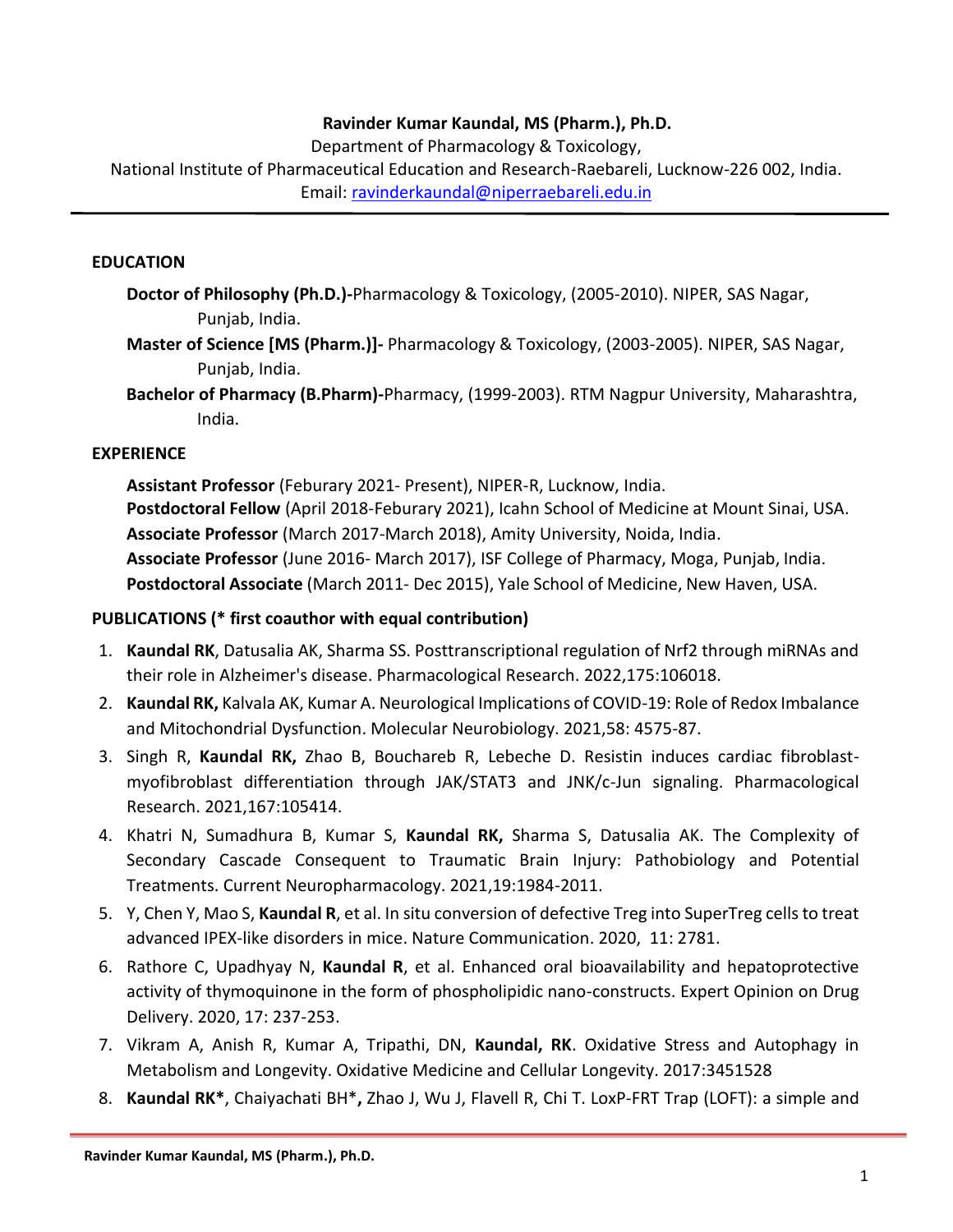flexible system for conventional and reversible gene targeting. BMC Biology. 2013, 10:96‐109.

- 9. **Kaundal RK**\*, Wan M\*, Huang H\*, Zhao J, Yang X, Chaiyachati BH, et al. A general approach for controlling transcription and probing epigenetic mechanisms: application to the CD4 locus. Journal of Immunology. 2013, 190:737‐747.
- 10. Wan M, Gu H, Wang J, Huang H, Zhao J, **Kaundal RK**, et al. Inducible mouse models illuminate parameters influencing epigenetic inheritance. Development. 2013, 140:843-852.
- 11. **Kaundal RK,** Deshpande TA, Gulati A, Sharma SS. Targeting endothelin receptors for pharmacotherapy of ischemic stroke: current scenario and future perspectives. Drug Discovery Today. 2012, 17:793‐804.
- 12. **Kaundal RK**, Sharma SS. Ameliorative effects of GW1929, a nonthiazolidinedione PPARγ agonist, on inflammation and apoptosis in focal cerebral ischemic‐reperfusion injury. Current Neurovascular Research. 2011, 8:236‐245.
- 13. **Kaundal RK**, Sharma SS. GW1929: a nonthiazolidinedione PPARγ agonist, ameliorates neurological damage in global cerebral ischemic‐reperfusion injury. Behavioral Brain Research. 2011,216:606‐612.
- 14. **Kaundal RK,** Sharma SS. Peroxisome proliferator‐activated receptor gamma agonists as neuroprotective agents. Drug News & Perspectives. 2010, 23:241-256.
- 15. **Kaundal RK,** Iyer S, Kumar A, Sharma SS. Protective effects of Pioglitazone in Global Cerebral Ischemic‐ Reperfusion Injury in Gerbils. Journal of Pharmacological Sciences. 2009, 109:361‐367.
- 16. **Kaundal RK,** Shah KK, Sharma SS, Neuroprotective effects of NU1025, a PARP inhibitor in cerebral ischemia are mediated through reduction in NAD depletion and DNA fragmentation. Life Sciences. 2006, 79:2293‐2302.
- 17. Negi G, Kumar A, **Kaundal RK,** et al. Functional and biochemical evidence indicating beneficial effect of Melatonin and Nicotinamide alone and in combination in experimental diabetic neuropathy. Neuropharmacology. 2010, 58:585‐592.
- 18. Kumar P, **Kaundal RK**, More S, Sharma SS. Beneficial effects of pioglitazone on cognitive impairment in MPTP model of Parkinson's disease. Behavioural Brain Research. 2009, 197:398‐ 403.
- 19. Sharma SS, Kumar A, Arora M, **Kaundal RK**. Neuroprotective potential of combination of resveratrol and 4‐amino 1,8 naphthalimide in experimental diabetic neuropathy. Free Radical Research. 2009, 43:400‐408.
- 20. Sharma R, **Kaundal RK**, Sharma SS. Amelioration of pulmonary dysfunction and neutrophilic inflammation by PPARγ agonist in LPS‐exposed guinea pigs. Pulmonary Pharmacology & Therapeutics. 2009, 22:183‐189.
- 21. Arora M, Kumar A, **Kaundal RK**, Sharma SS. Amelioration of neurological and biochemical deficits by peroxynitrite decomposition catalysts in experimental diabetic neuropathy. European Journal of Pharmacology. 2008, 596:77‐83.
- 22. Sharma SS, Kumar A, **Kaundal RK**. Protective effects of 4‐amino1,8‐napthalimide, a poly (ADP‐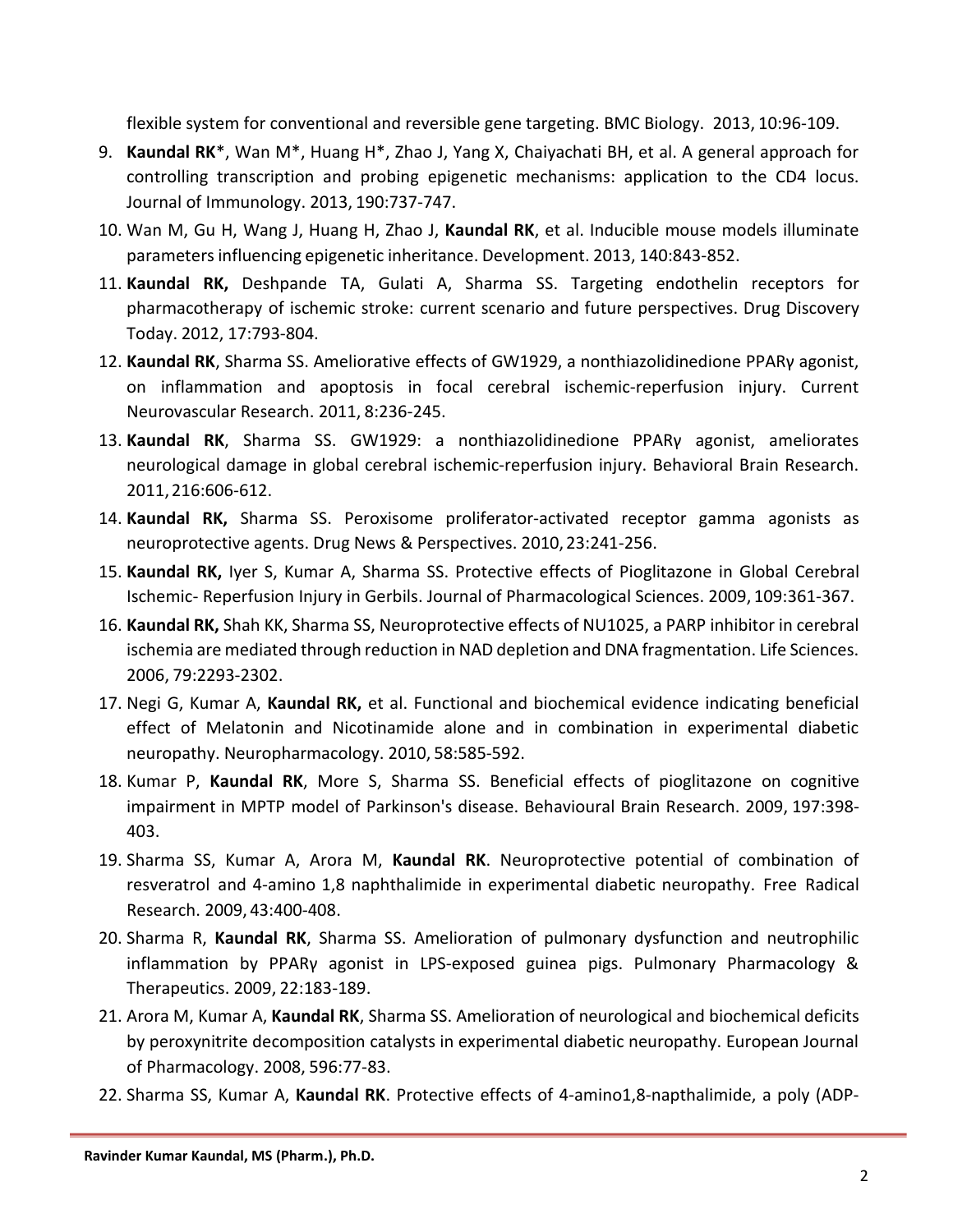ribose) polymerase inhibitor in experimental diabetic neuropathy. Life Sciences, 2008, 82, 570‐ 576.

- 23. Sharma SS, Dhar A, **Kaundal RK**. FeTPPS protects against global cerebral ischemic‐reperfusion injury in gerbils. Pharmacological Research. 2007, 55:335‐342.
- 24. Kumar A, **Kaundal RK,** Iyer S, Sharma SS. Effects of resveratrol on nerve functions, oxidative stress and DNA fragmentation in experimental diabetic neuropathy. Life Sciences. 2007, 80:1236‐1244.
- 25. Sharma SS, **Kaundal RK.** Neuroprotective effects of 6‐hydroxy‐2,5,7,8‐tetramethylchroman‐2‐ carboxylic acid (Trolox), an antioxidant in MCAO induced focal cerebral ischemia in rats. Neurological Research. 2007, 29:304‐309.
- 26. Dhar A, **Kaundal RK,** Sharma SS. Neuroprotective effects of FeTMPyP: A peroxynitrite decomposition catalyst in global cerebral ischemia model in gerbils. Pharmacological Research. 2006,54:311‐316.
- 27. **Kaundal RK**, Sharma SS. Challenges in CNS Drug Discovery, Current Research & Information on Pharmaceutical Science. 2005, 6:2‐6.
- 28. **Kaundal RK**, Sharma SS. Future neuroprotective approaches in stroke. [http://www.pharmainfo.net/reviews/future](about:blank)‐neuroprotective‐approaches‐stroke.

# **Book Chapters**

- 1. **Kaundal RK,** Yang Y, Notttoli T, Chi T (2013). Toward molecular mechanisms of transgenerational epigenetic inheritance, In Transgenerational Epigenetics: Evidence and Debate (Tollefsbol, T eds) pp 75‐85, Academic Press, Elsevier,USA.
- 2. Sharma SS, **Kaundal RK** (2007). Targeting molecular pathways in stroke, in Current Trends in Pharmacology (Ray A and Gulati K eds) pp 311‐326, I.K. International Publishing House Pvt. Ltd., New Delhi.
- 3. Singh I, **Kaundal RK** (2017). Experimental Animal Model on Stroke, In Animal Screening: Vol-1, pp. 110-121, Paging Publishers, India.
- 4. Singh I, **Kaundal RK** (2019). In-vitro and in-vivo models for pre-clinical screening of anticancer drugs, In Animal Screening: Basics of Drug Discovery, Vol-II, pp 273-298, Paging Publishers, India.
- 5. Zangi L, Kaundal RK, Kaur K (2021). Gene Therapy for Heart Disease: Modified mRNA Perspectives. In Cardiomyopathy - Disease of the Heart Muscle (Mattsson G, Magnusson P, eds) IntechOpen; London.

# **Abstracts**

- 1. **Kaundal RK,** Singh R, Zhao B, Bouchareb R, Hajjar R, Lebeche D, Resistin Loss Mitigates High-Fat Diet (HFD)-Induced Cardiac Dysfunction. Circulation Research. 2019;125:e98–e111.
- 2. Singh R, **Kaundal RK,** Zhao B, Bouchareb R, Hajjar R, Lebeche D. Resistin Accelerates Fibroblast-Myofibroblast Differentiation and Induces Myocardial Fibrosis. Circulation Research. 2019;125:A259
- 3. **Kaundal RK,** Sharma SS. Neuroprotective Effect of PPARa Agonist, GW7647, In Global Cerebral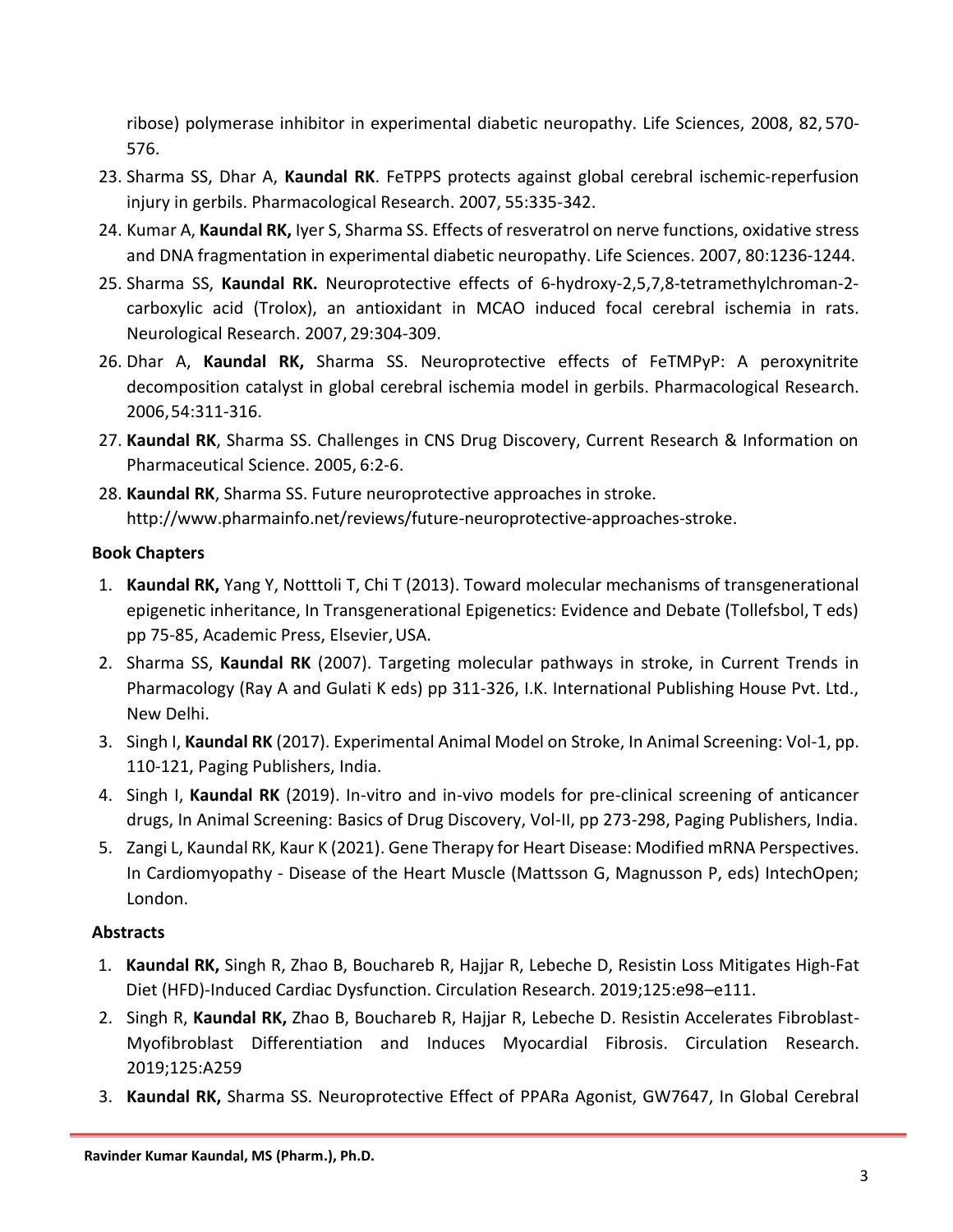Ischemic Reperfusion Injury in Gerbils. Brain Injury, 24:3, 115-463.

4. Sharma SS, **Kaundal RK,** More S. Neuroprotective Effect of PPARγ Agonists (Pioglitazone & GW7845) on the MPTP Model of Parkinson's Disease. Brain Injury, 24:3, 115-463

## **ORAL PRESENTATIONS AT SCIENTIFIC CONFERENCES**

- 1. **Kaundal RK**, Lebeche D, Long Term in vivo Dlk1 Gene Transfer Protects Against Myocardial Infarction-induced Cardiac Dysfunction. AHA Scientific Sessions, USA. November 13-17, 2020
- 2. **Kaundal RK**, Hajjar RJ, Lebeche D, SERCA activation as a neuroprotective target for Alzheimer's Disease, Neurotherapeutics Symposium, Icahn School of Medicine at Mount Sinai, NY, USA. September 25, 2019.
- 3. **Kaundal RK,** Kabra DG, Shankar M, Gupta S, Sharma SS, Neuroprotection with poly(ADP‐ribose) polymerase inhibitors in focal cerebral ischemia, 37th Annual Conference of Indian Pharmacological Society, Kolkatta, India. January 14‐16, 2005.
- 4. **Kaundal RK,** Sharma SS, Neuroprotective potential of a PPARγ agonist; pioglitazone, in global cerebral ischemic‐reperfusion (IR) injury, International Conference on Translational Pharmacology & 41st Annual Conference of Indian Pharmacological Society. December 18‐20, 2008.

# **RECOGNITION/ PROFESSIONAL ACTIVITIES AND AFFILIATIONS**

- **H factor** =17, **Total citation** >900
- Qualified **National Eligibility Test**, CSIR, India (2005)
- **Guest Editor: Oxidative Medicine and Cellular Longevity**, (2017), **Medicina** (2020-2021), **Current Neuropharmacology** (2020-2021).
- **Academic Editor** for PPAR Research since 2019.
- **Review Editor** for [Frontiers in Neuroscience,](https://loop.frontiersin.org/journal/1) [Frontiers in Neurology,](https://loop.frontiersin.org/journal/141) [Frontiers in Pharmacology](https://loop.frontiersin.org/journal/176) since 2019.
- **Certificate for Outstanding Contribution in Reviewing** by Pharmacological Reports; February 2018.
- **Reviewer for > 30 scientific journals**

*Life science, Scientific Reports, ACS Chemical Neuroscience, Drug Discovery Today, Journal of Pharmacology and Experimental Therapeutics, Pharmacological Research, Molecular and Cellular Endocrinology, Epigenomes, Current Drug Targets, Cells, Metabolic Brain Disease, Molecular Pharmacology, Human & Experimental Toxicology, International Journal of Molecular Sciences, etc.*

- **Chairperson at** NRIPSCON 2017 held on September 1-2, 2017 at KIET School of Pharmacy, Uttar Pradesh.
- **Co-coordinator for** 8<sup>th</sup> National IPA Student Congress held on September 3 -4, 2016 at ISF College of Pharmacy, Moga, India.